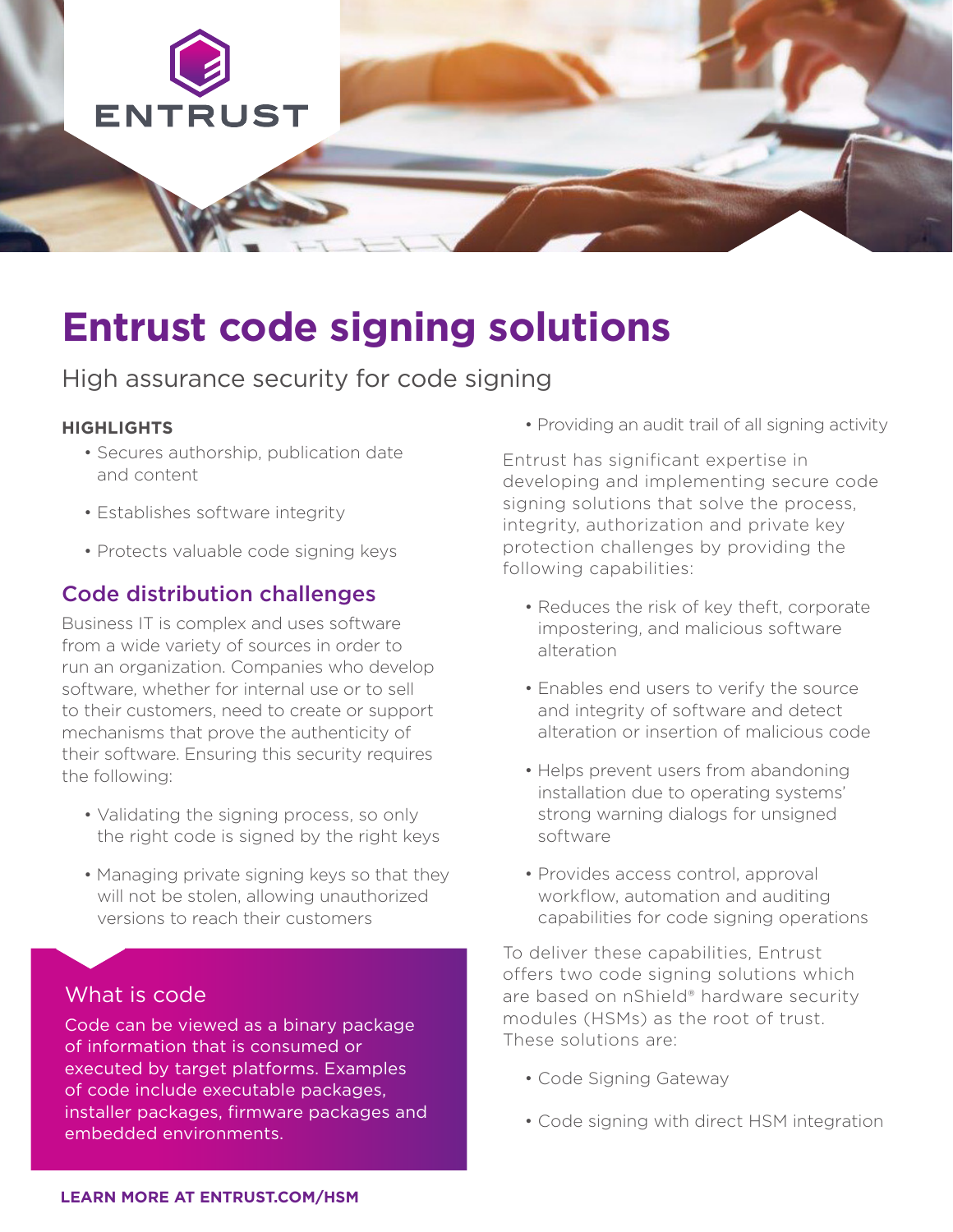## Code signing with Entrust HSMs as root of trust

Code signing is the application of digital signatures to software publishing. Code signing enables end users to verify the source and integrity of software by authenticating the publisher's identity; it also helps prevent users from abandoning software installations as operating systems present strong warning dialogs for unsigned software.

Code signing solutions use the software originator's public/private key pair and a digital certificate, which includes the software originator's public key and is signed by a suitable CA, to enable the end user to verify the code. The process starts when the software originator hashes the code to be distributed, and uses their private key to sign/ encrypt the hash. They then distribute the encrypted hash and the original code, along

#### nShield general purpose HSMs

nShield HSMs are certified, hardened, tamper-resistant devices that provide a secure environment for generating and protecting keys used by for a variety of applications; also available as-a-service nShield HSMs are available in three form factors:

- nShield Connect, an appliance serving multiple applications across a network; also available as-a-service
- nShield Solo, a PCIe card serving applications on a single server
- nShield Edge, a USB-attached desktop device for lower volume transactions

nShield HSMs are certified to FIPS 140-2 Level 2 and Level 3

with the digital certificate, in a package to the end user. As the final step, the end user uses the software originator's public key to decrypt the encrypted, hashed code and compares the resulting hash with a regenerated hash of the received code. If the hashes are identical, the code is verified.

The private key is critical to the security of the code signing system and must never be revealed or shared. If the private key is compromised, the trust system fails. The private signing key security underpins the code signing process.

For sensitive applications such as code signing protecting the private key both when in use and not in use is critical to creating a secure solution. HSMs provide a certified tamper resistant environment for securing keys throughout their lifecycle

#### Code Signing Gateway

For larger organizations that need a highly controlled software signing approval process, the Code Signing Gateway provides a range of flexible and centralized workflow automation functions that help software development organizations meet strong security requirements. The Code Signing Gateway is a centralized, customer-hosted server that runs Entrust code signing workflow applications.

The Code Signing Gateway manages workflow, accepts requests, notifies approvers via email, manages time-outs, acknowledges approvals, logs activity, and delivers signed code to the staging area. Multiple user roles can be supported, including, for example: Code Signing Gateway administrators, enterprise, desktop, IoT or mobile application developers, management team and the code signing approvers. Active Directory integration is used for work group authorization and authentication of users.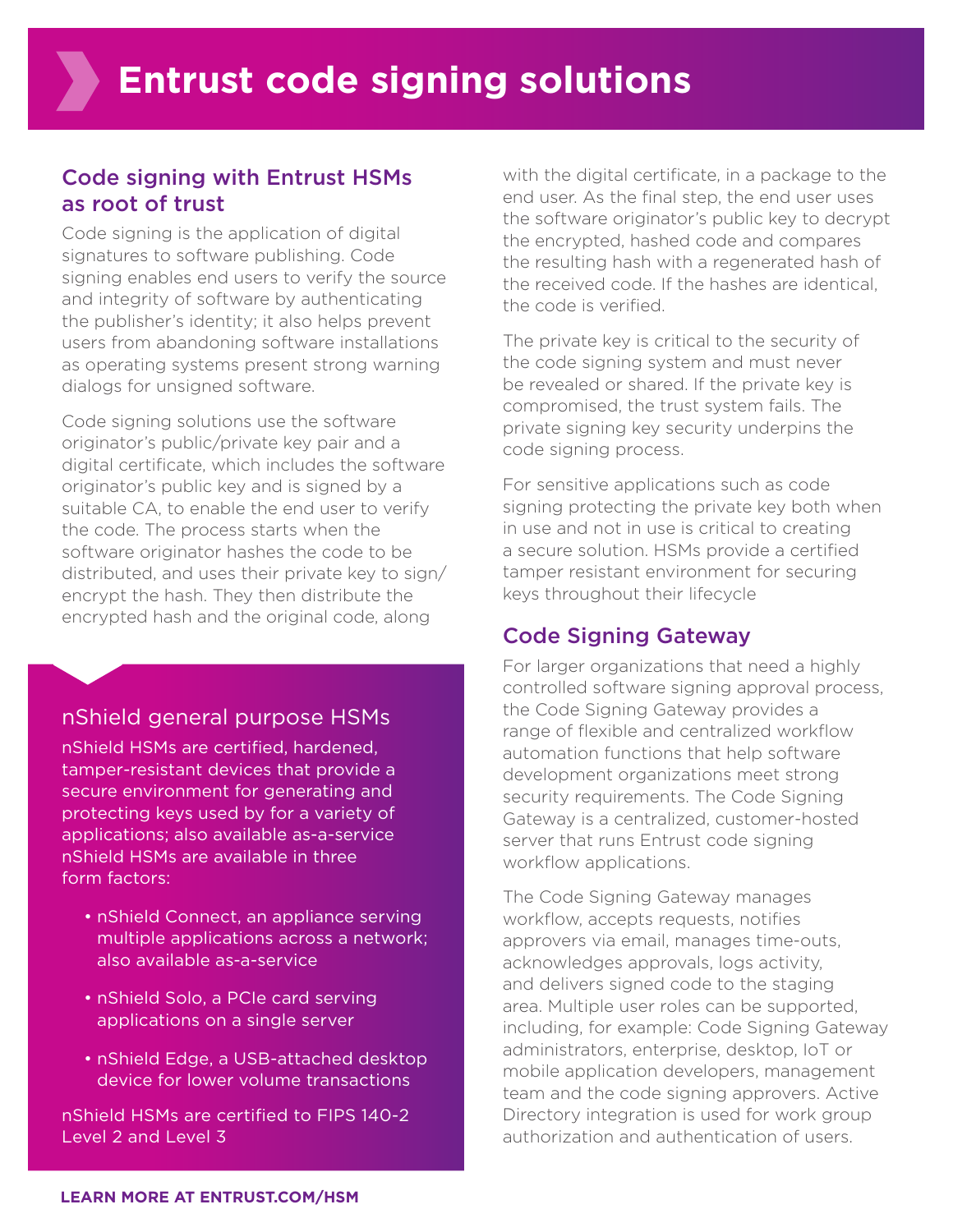nShield HSMs are used to protect the private key used to sign code. The signing keys reside in the HSMs and are mapped to multiple signing profiles that can be created in the Code Signing Gateway.

The Code Signing Gateway integrates with standard signing tools such as, Oracle Jarsigner, Microsoft SignTool, the Apple code sign tool, and Android's code signing utility. The process schematic is illustrated in Figure 1.

Additional functionality includes multiple signing profiles that can be defined to utilize a number of digital certificates that support multiple signing profiles, centralized logging, file archiving, integration with a time stamp service as well as integration with Microsoft Defender for checking files for viruses before signing.

The Entrust Code Signing Gateway is customized solution for each customer's unique environment by the Entrust Professional Services team.

# Code signing with direct HSM integration

Direct integration with a nShield HSM provides a solution for a small number of developers with simple separation of duties. It is typically used for individual developer workstations or dedicated code signing servers. The private key used for code signing is generated and protected by the nShield HSM.

Code signing integrates with the HSM using standard APIs, for example Java Cryptography Extension (JCE) and Microsoft CAPI and CNG and uses third-party tools such as Jarsigner, SignTool and Open SSL to create signing requests for execution by the HSM.

#### Learn more

To find out more about Entrust nShield HSMs visit **entrust.com/HSM**. To learn more about Entrust's digital security solutions for identities, access, communications and data visit entrust.com



Figure 1: Code Signing Gateway schematic